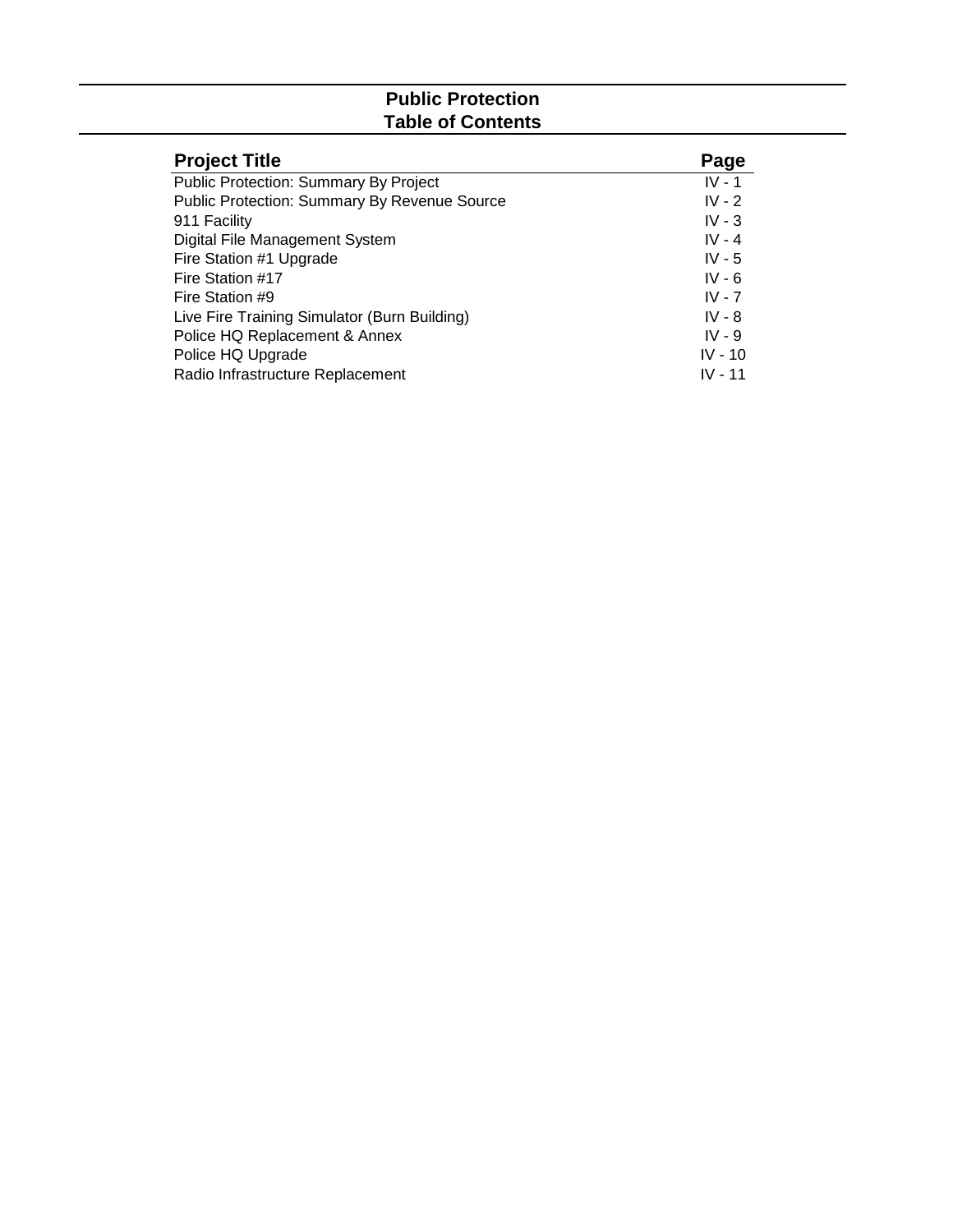|                                                       |                   |             |              | <b>SUMMARY BY PROJECT</b> |             |            |             |                        |                      |
|-------------------------------------------------------|-------------------|-------------|--------------|---------------------------|-------------|------------|-------------|------------------------|----------------------|
| Category                                              | <b>Prior Year</b> | FY 2013-14  | FY 2014-15   | FY 2015-16                | FY 2016-17  | FY 2017-18 | FY 2018-19  | <b>Future</b><br>Years | <b>Total Request</b> |
| 911 Facility                                          | $\mathbf 0$       | 650,000     | 10,350,000   | $\mathbf 0$               | $\mathbf 0$ | 0          | $\mathbf 0$ | $\mathbf 0$            | 11,000,000           |
| <b>Digital File</b><br>Management<br>System           | 258,500           | 0           | 0            | 0                         | 0           | 0          | $\mathbf 0$ | 0                      | 258,500              |
| Fire Station #1<br>Upgrade                            | 53,523            | 500,000     | 0            | 0                         | $\mathbf 0$ | 0          | $\mathbf 0$ | 0                      | 553,523              |
| Fire Station #17                                      | $\mathbf 0$       | 250,000     | 4,900,000    | 0                         | 0           | 0          | $\mathbf 0$ | $\mathbf 0$            | 5,150,000            |
| Fire Station #9                                       | 4,321,600         | 0           | 0            | 0                         | 0           | 0          | 0           | $\mathbf 0$            | 4,321,600            |
| Live Fire<br>Training<br>Simulator<br>(Burn Building) | 482,240           | $\mathbf 0$ | 0            | 0                         | 0           | 0          | $\mathbf 0$ | $\mathbf 0$            | 482,240              |
| Police HQ<br>Replacement &<br>Annex                   | 150,000           | 6,891,000   | 0            | 36,988,353                | 0           | 0          | $\mathbf 0$ | 0                      | 44,029,353           |
| Police HQ<br>Upgrade                                  | 4,721,018         | 0           | 0            | 0                         | 0           | 0          | $\mathbf 0$ | $\mathbf 0$            | 4,721,018            |
| Radio<br>Infrastructure<br>Replacement                | 13,350,000        | 0           | 0            | 0                         | 0           | 0          | $\mathbf 0$ | 0                      | 13,350,000           |
|                                                       | \$23,336,881      | \$8,291,000 | \$15,250,000 | \$36,988,353              | \$0         | \$0        | \$0         | \$0                    | \$83,866,234         |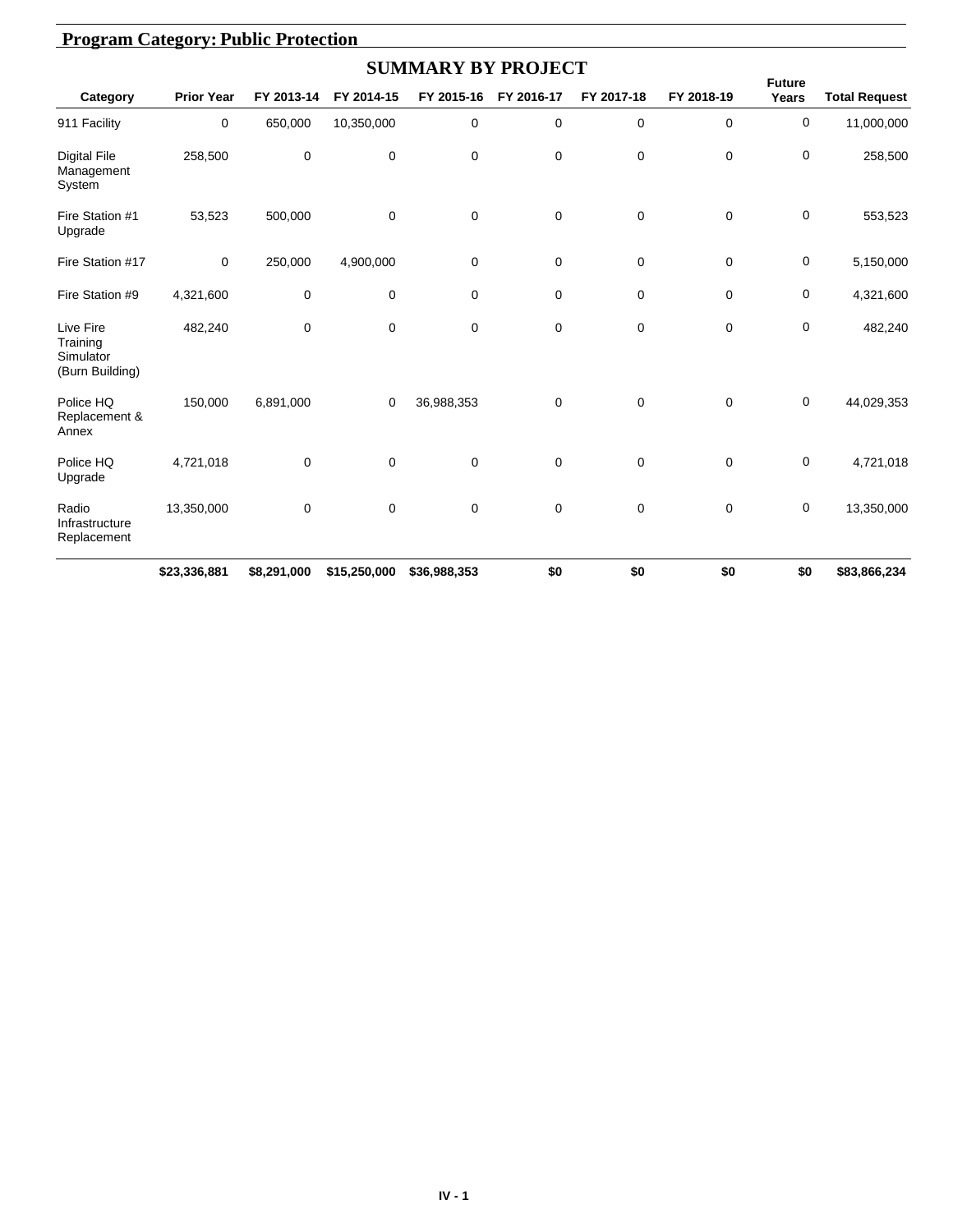# **SUMMARY BY REVENUE SOURCE**

|                          |                   |             |              |              |            |            |              | <b>Future</b> |                    |
|--------------------------|-------------------|-------------|--------------|--------------|------------|------------|--------------|---------------|--------------------|
| Category                 | <b>Prior Year</b> | FY 2013-14  | FY 2014-15   | FY 2015-16   | FY 2016-17 | FY 2017-18 | FY 2018-19   | Years         | <b>Total Funds</b> |
| Unidentified             | $\Omega$          | 0           | 12,940,000   | 36,988,353   |            |            | $\Omega$     | 0             | 49,928,353         |
| <b>Rev Unauthorized</b>  |                   |             |              |              |            |            |              |               | 0                  |
| <b>Rev Authorized</b>    |                   |             |              |              |            |            |              |               |                    |
| Pay-As-You-Go            | 175,000           |             |              |              |            |            |              | 0             | 175,000            |
| Other                    | 6,853,500         | 0           |              |              |            |            | $\Omega$     | 0             | 6,853,500          |
| Intergovernmental        | 6,730,000         | 0           | 2,310,000    |              |            |            |              | 0             | 9,040,000          |
| <b>Installment Sales</b> | 8,103,381         | 8,291,000   |              |              |            |            |              | 0             | 16,394,381         |
| Impact Fees              |                   |             |              |              |            |            |              |               | 0                  |
| <b>GOB Unauthorized</b>  |                   |             |              |              |            |            | <sup>0</sup> |               | 0                  |
| <b>GOB Authorized</b>    | 1,475,000         |             |              |              |            |            | 0            | 0             | 1,475,000          |
|                          | \$23,336,881      | \$8,291,000 | \$15,250,000 | \$36,988,353 | \$0        | \$0        | \$0          | \$0           | \$83,866,234       |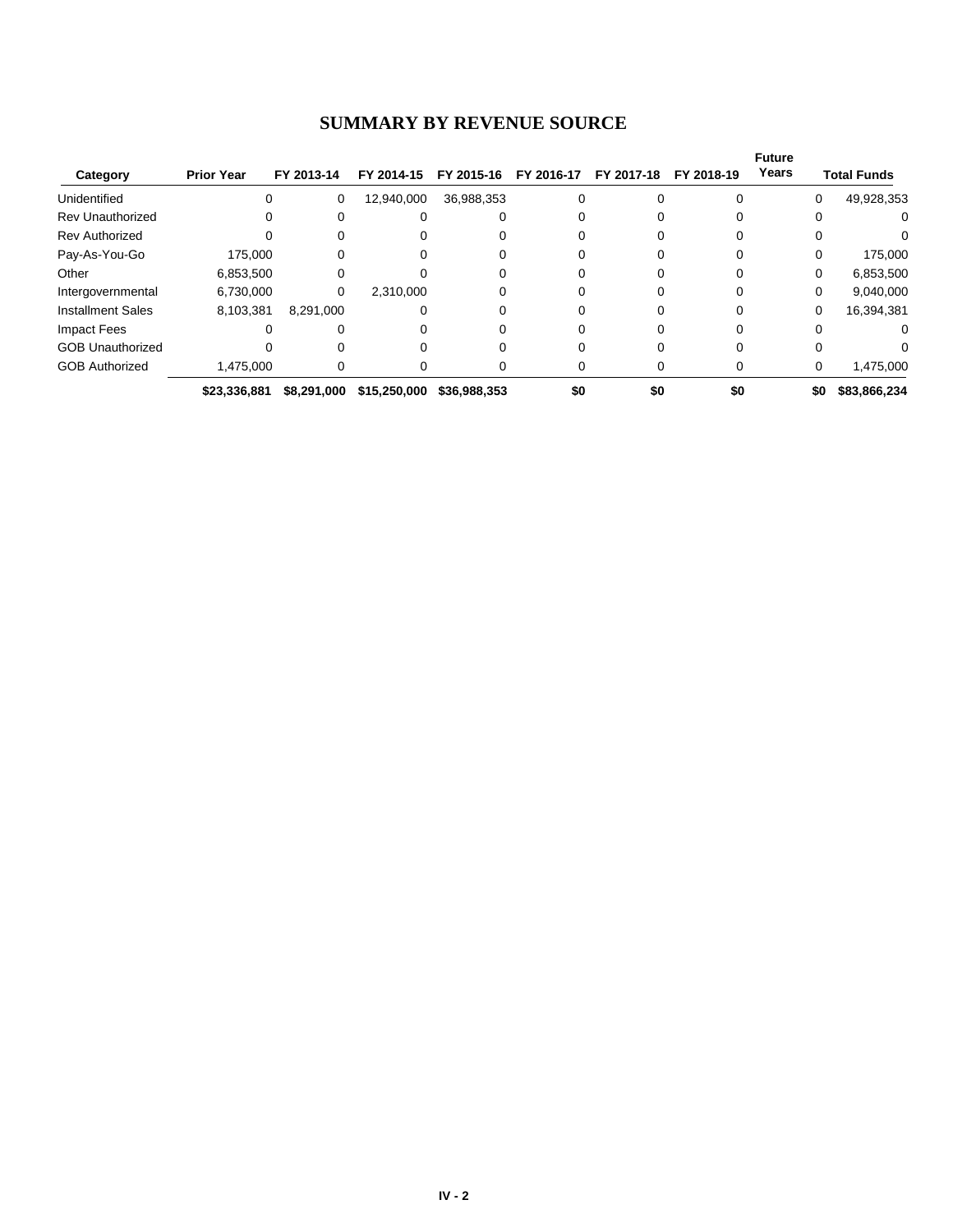| Service Area                         |                           |           | Department             |                                                                            |                             | Division/Program:                               |            | District:              |              |
|--------------------------------------|---------------------------|-----------|------------------------|----------------------------------------------------------------------------|-----------------------------|-------------------------------------------------|------------|------------------------|--------------|
| <b>Public Protection</b>             |                           |           |                        | Budget & Management                                                        | 911 Emergency Communication |                                                 |            |                        |              |
| <b>Project Title</b><br>911 Facility |                           |           | <b>Pin Number</b>      |                                                                            |                             | <b>Master Plan</b>                              |            |                        |              |
| <b>Project Description</b>           |                           |           |                        |                                                                            |                             |                                                 |            |                        |              |
|                                      |                           |           |                        | Renovation of 213 Broadway for new 911 Operations Center- or construct new |                             |                                                 |            | <b>BROADWAY STREET</b> |              |
| facility at alternative site.        |                           |           |                        |                                                                            |                             | $\sim$<br><b>NOCODEE AVE</b><br><b>RIGHTHEF</b> |            | 3,58                   |              |
| <b>PROJECT STATUS -</b>              |                           | June 2013 |                        |                                                                            | <b>PROJECTED DATES:</b>     |                                                 |            | <b>TYPE REQUEST</b>    |              |
|                                      | <b>Total Expenditures</b> |           | \$3,953,370            | Beginning<br>Completion                                                    |                             | 07/13<br>03/16                                  | <b>New</b> |                        |              |
| <b>Appropriation</b>                 | <b>Prior Year</b>         | 2013-14   | 2014-15                | 2015-16                                                                    | 2016-17                     | 2017-18                                         | 2018-19    | <b>Future</b><br>Years | <b>TOTAL</b> |
| Planning/Design                      | \$0                       | \$585,000 | \$0                    | \$0                                                                        | \$0                         | \$0                                             | \$0        | \$0                    | \$585,000    |
| Land                                 | \$0                       | \$0       | \$0                    | \$0                                                                        | \$0                         | \$0                                             | \$0        | \$0                    | \$0          |
| Construction                         | \$0                       | \$0       | \$5,300,000            | \$0                                                                        | \$0                         | \$0                                             | \$0        | \$0                    | \$5,300,000  |
| Equip/Furnishings                    | \$0                       | \$0       | \$4,550,000            | \$0                                                                        | \$0                         | \$0                                             | \$0        | \$0                    | \$4,550,000  |
| Contingency                          | \$0                       | \$65,000  | \$500,000              | \$0                                                                        | \$0                         | \$0                                             | \$0        | \$0                    | \$565,000    |
| <b>Total</b>                         | \$0                       |           | \$650,000 \$10,350,000 | \$0                                                                        | \$0                         | \$0                                             | \$0        | \$0                    | \$11,000,000 |
| Revenue                              | <b>Prior Year</b>         | 2013-14   | 2014-15                | 2015-16                                                                    | 2016-17                     | 2017-18                                         | 2018-19    | <b>Future</b><br>Years | <b>TOTAL</b> |
|                                      |                           |           |                        |                                                                            |                             |                                                 |            |                        |              |
| <b>Installment Sales</b>             | \$0                       | \$650,000 | \$0                    | \$0                                                                        | \$0                         | \$0                                             | \$0        | \$0                    | \$650,000    |
| Intergovernmental                    | \$0                       | \$0       | \$2,310,000            | \$0                                                                        | \$0                         | \$0                                             | \$0        | \$0                    | \$2,310,000  |
| Unidentified                         | \$0                       | \$0       | \$8,040,000            | \$0                                                                        | \$0                         | \$0                                             | \$0        | \$0                    | \$8,040,000  |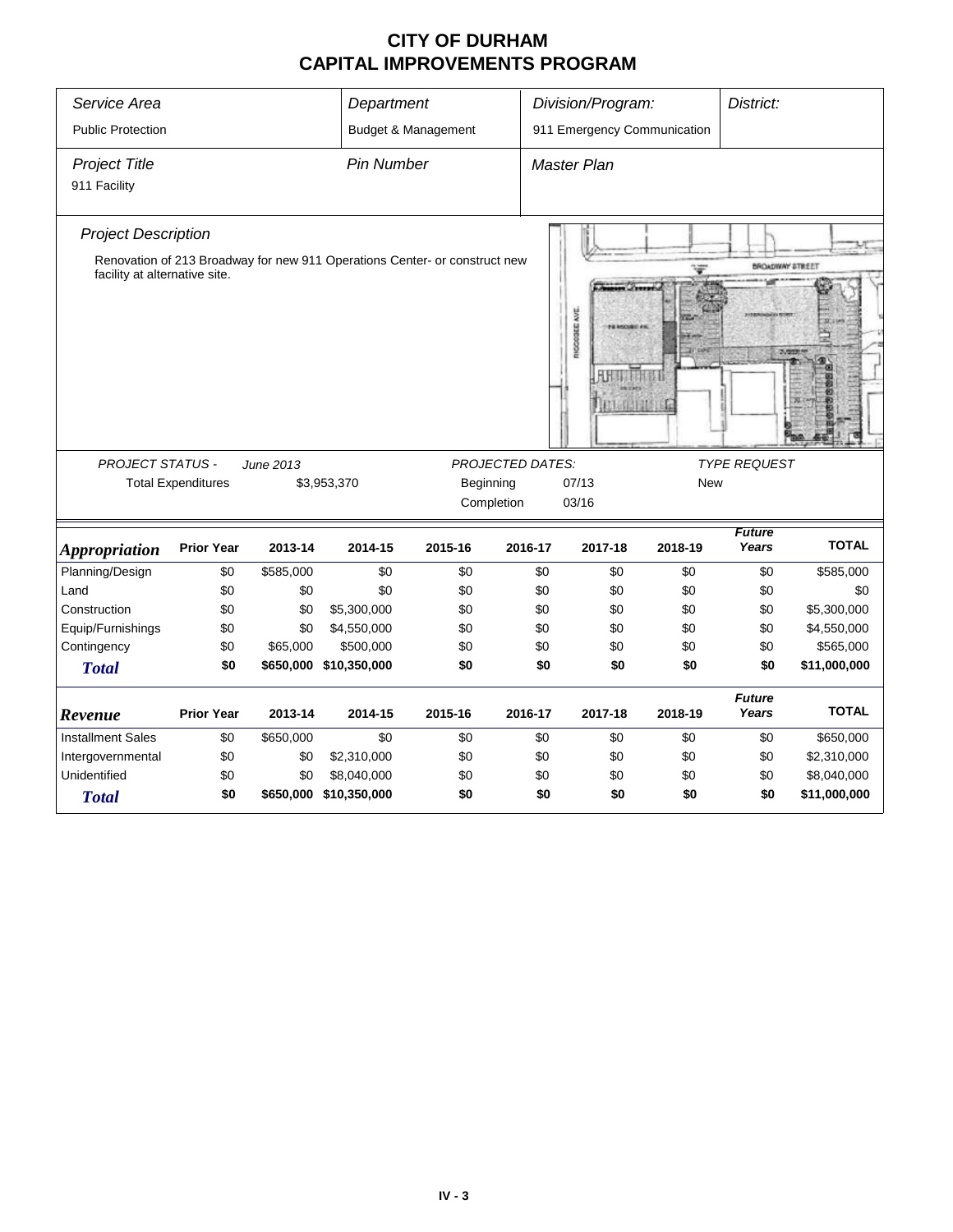| Service Area                   |                                                                           |           | Department        |                                                                                                                                                                                                                                                                                                                                                                                                    |                         |                          | Division/Program:<br>District: |                                     |              |  |
|--------------------------------|---------------------------------------------------------------------------|-----------|-------------------|----------------------------------------------------------------------------------------------------------------------------------------------------------------------------------------------------------------------------------------------------------------------------------------------------------------------------------------------------------------------------------------------------|-------------------------|--------------------------|--------------------------------|-------------------------------------|--------------|--|
| <b>Public Protection</b>       |                                                                           |           | Police            |                                                                                                                                                                                                                                                                                                                                                                                                    |                         |                          |                                | All                                 |              |  |
|                                |                                                                           |           |                   |                                                                                                                                                                                                                                                                                                                                                                                                    |                         |                          |                                |                                     |              |  |
| <b>Project Title</b>           |                                                                           |           | <b>Pin Number</b> |                                                                                                                                                                                                                                                                                                                                                                                                    |                         | Master Plan              |                                |                                     |              |  |
| Digital File Management System |                                                                           |           |                   |                                                                                                                                                                                                                                                                                                                                                                                                    |                         | Strategic Plan - Goal #2 |                                |                                     |              |  |
| <b>Project Description</b>     |                                                                           |           |                   |                                                                                                                                                                                                                                                                                                                                                                                                    |                         |                          |                                |                                     |              |  |
|                                | project will enhance the ability to capture, store, and manage electronic |           |                   | This project will enable 911 to operate at full capacity sooner and handle<br>larger call volumes during times of emergency. It will provide access to 911<br>Computer Aided Dispatch system and all supporting data and maps. The<br>evidence ranging from 911 calls and dispatch, to police in-car cameras, to in-<br>custody video interviews, creating stronger case evidence for prosecution. |                         |                          |                                |                                     |              |  |
| <b>PROJECT STATUS -</b>        |                                                                           |           |                   |                                                                                                                                                                                                                                                                                                                                                                                                    | <b>PROJECTED DATES:</b> |                          |                                |                                     |              |  |
|                                | <b>Total Expenditures</b>                                                 | June 2013 | \$0               | Beginning                                                                                                                                                                                                                                                                                                                                                                                          |                         | 07/12                    |                                | <b>TYPE REQUEST</b><br>Continuation |              |  |
|                                |                                                                           |           |                   |                                                                                                                                                                                                                                                                                                                                                                                                    | Completion              | 06/14                    |                                |                                     |              |  |
|                                |                                                                           |           |                   |                                                                                                                                                                                                                                                                                                                                                                                                    |                         |                          |                                | <b>Future</b>                       |              |  |
| <i><b>Appropriation</b></i>    | <b>Prior Year</b>                                                         | 2013-14   | 2014-15           | 2015-16                                                                                                                                                                                                                                                                                                                                                                                            | 2016-17                 | 2017-18                  | 2018-19                        | Years                               | <b>TOTAL</b> |  |
| Planning/Design                | \$0                                                                       | \$0       | \$0               | \$0                                                                                                                                                                                                                                                                                                                                                                                                | \$0                     | \$0                      | \$0                            | \$0                                 | \$0          |  |
| Land                           | \$0                                                                       | \$0       | \$0               | \$0                                                                                                                                                                                                                                                                                                                                                                                                | \$0                     | \$0                      | \$0                            | \$0                                 | \$0          |  |
| Construction                   | \$0                                                                       | \$0       | \$0               | \$0                                                                                                                                                                                                                                                                                                                                                                                                | \$0                     | \$0                      | \$0                            | \$0                                 | \$0          |  |
| Equip/Furnishings              | \$240,000                                                                 | \$0       | \$0               | \$0                                                                                                                                                                                                                                                                                                                                                                                                | \$0                     | \$0                      | \$0                            | \$0                                 | \$240,000    |  |
| Contingency                    | \$18,500                                                                  | \$0       | \$0               | \$0                                                                                                                                                                                                                                                                                                                                                                                                | \$0                     | \$0                      | \$0                            | \$0                                 | \$18,500     |  |
| <b>Total</b>                   | \$258,500                                                                 | \$0       | \$0               | \$0                                                                                                                                                                                                                                                                                                                                                                                                | \$0                     | \$0                      | \$0                            | \$0                                 | \$258,500    |  |
| Revenue                        | <b>Prior Year</b>                                                         | 2013-14   | 2014-15           | 2015-16                                                                                                                                                                                                                                                                                                                                                                                            | 2016-17                 | 2017-18                  | 2018-19                        | <b>Future</b><br>Years              | <b>TOTAL</b> |  |
| Pay-As-You-Go                  | \$0                                                                       | \$0       | \$0               | \$0                                                                                                                                                                                                                                                                                                                                                                                                | \$0                     | \$0                      | \$0                            | \$0                                 | \$0          |  |
| <b>GOB Authorized</b>          | \$0                                                                       | \$0       | \$0               | \$0                                                                                                                                                                                                                                                                                                                                                                                                | \$0                     | \$0                      | \$0                            | \$0                                 | \$0          |  |
| <b>GOB Unauthorize</b>         | \$0                                                                       | \$0       | \$0               | \$0                                                                                                                                                                                                                                                                                                                                                                                                | \$0                     | \$0                      | \$0                            | \$0                                 | \$0          |  |
| Rev Authorized                 | \$0                                                                       | \$0       | \$0               | \$0                                                                                                                                                                                                                                                                                                                                                                                                | \$0                     | \$0                      | \$0                            | \$0                                 | \$0          |  |
| Rev Unauthorized               | \$0                                                                       | \$0       | \$0               | \$0                                                                                                                                                                                                                                                                                                                                                                                                | \$0                     | \$0                      | \$0                            | \$0                                 | \$0          |  |
| <b>Installment Sales</b>       | \$0                                                                       | \$0       | \$0               | \$0                                                                                                                                                                                                                                                                                                                                                                                                | \$0                     | \$0                      | \$0                            | \$0                                 | \$0          |  |
| <b>Impact Fees</b>             | \$0                                                                       | \$0       | \$0               | \$0                                                                                                                                                                                                                                                                                                                                                                                                | \$0                     | \$0                      | \$0                            | \$0                                 | \$0          |  |
| Intergovernmental              | \$55,000                                                                  | \$0       | \$0               | \$0                                                                                                                                                                                                                                                                                                                                                                                                | \$0                     | \$0                      | \$0                            | \$0                                 | \$55,000     |  |
| Other                          | \$203,500                                                                 | \$0       | \$0               | \$0                                                                                                                                                                                                                                                                                                                                                                                                | \$0                     | \$0                      | \$0                            | \$0                                 | \$203,500    |  |
| Unidentified                   | \$0                                                                       | \$0       | \$0               | \$0                                                                                                                                                                                                                                                                                                                                                                                                | \$0                     | \$0                      | \$0                            | \$0                                 | \$0          |  |
| <b>Total</b>                   | \$258,500                                                                 | \$0       | \$0               | \$0                                                                                                                                                                                                                                                                                                                                                                                                | \$0                     | \$0                      | \$0                            | \$0                                 | \$258,500    |  |
| <b>Operating</b>               | <b>Prior Year</b>                                                         | 2013-14   | 2014-15           | 2015-16                                                                                                                                                                                                                                                                                                                                                                                            | 2016-17                 | 2017-18                  | 2018-19                        | <b>Future</b><br>Years              | <b>TOTAL</b> |  |
| Capital Outlay                 | \$0                                                                       | \$0       | \$0               | \$0                                                                                                                                                                                                                                                                                                                                                                                                | \$0                     | \$0                      | \$0                            | \$0                                 | \$0          |  |
| Maint/Operations               | \$0                                                                       | \$0       | \$0               | \$0                                                                                                                                                                                                                                                                                                                                                                                                | \$0                     | \$0                      | \$0                            | \$0                                 | \$0          |  |
| Personnel                      | \$0                                                                       | \$0       | \$0               | \$0                                                                                                                                                                                                                                                                                                                                                                                                | \$0                     | \$0                      | \$0                            | \$0                                 | \$0          |  |
| <b>Total</b>                   | \$0                                                                       | \$0       | \$0               | \$0                                                                                                                                                                                                                                                                                                                                                                                                | \$0                     | \$0                      | \$0                            | \$0                                 | \$0          |  |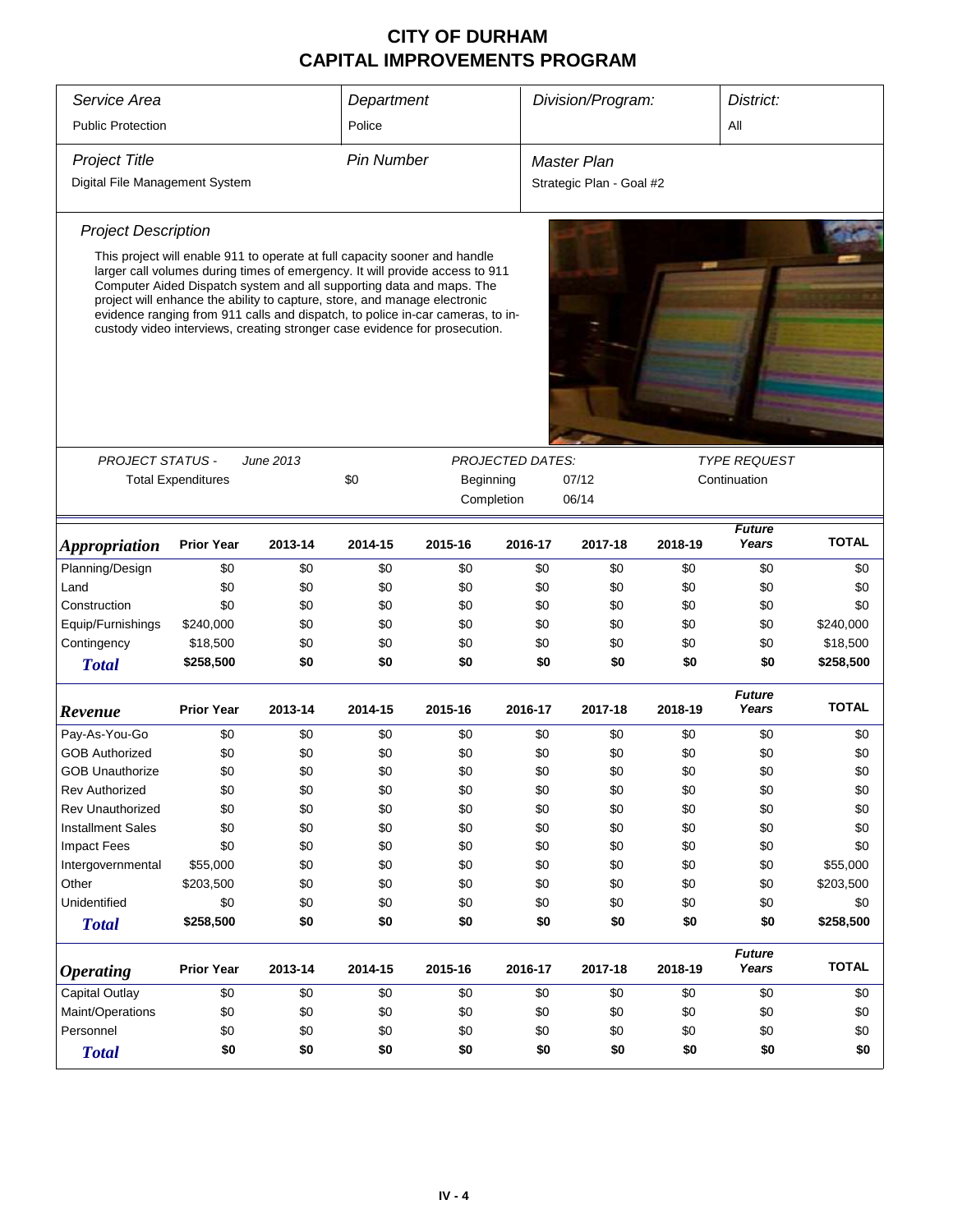| Service Area                  | Division/Program:<br>District:<br>Department |           |                         |                                                                                                                                                               |                         |                                      |         |                        |              |  |
|-------------------------------|----------------------------------------------|-----------|-------------------------|---------------------------------------------------------------------------------------------------------------------------------------------------------------|-------------------------|--------------------------------------|---------|------------------------|--------------|--|
| <b>Public Protection</b>      |                                              |           | <b>General Services</b> |                                                                                                                                                               |                         | 5                                    |         |                        |              |  |
| <b>Project Title</b>          |                                              |           | <b>Pin Number</b>       |                                                                                                                                                               |                         | Master Plan                          |         |                        |              |  |
| Fire Station #1 Upgrade       |                                              |           | 0831-05-07-2677         |                                                                                                                                                               |                         | <b>Facility Condition Assessment</b> |         |                        |              |  |
| <b>Project Description</b>    |                                              |           |                         |                                                                                                                                                               |                         |                                      |         |                        |              |  |
| system and interior finishes. |                                              |           |                         | This project upgrades conditions at Fire Station #1. This 18,000 square foot<br>facility was built in 1964. Project repairs include the HVAC system, plumbing |                         |                                      |         |                        |              |  |
|                               |                                              |           |                         |                                                                                                                                                               |                         |                                      |         | <b>TYPE REQUEST</b>    |              |  |
| <b>PROJECT STATUS -</b>       | <b>Total Expenditures</b>                    | June 2013 | \$1,017                 | Beginning<br>Completion                                                                                                                                       | <b>PROJECTED DATES:</b> | 07/13<br>10/14                       |         |                        |              |  |
| <i><b>Appropriation</b></i>   | <b>Prior Year</b>                            | 2013-14   | 2014-15                 | 2015-16                                                                                                                                                       | 2016-17                 | 2017-18                              | 2018-19 | <b>Future</b><br>Years | <b>TOTAL</b> |  |
| Planning/Design               | \$13,355                                     | \$100,000 | \$0                     | \$0                                                                                                                                                           | \$0                     | \$0                                  | \$0     | \$0                    | \$113,355    |  |
| Construction                  | \$36,516                                     | \$400,000 | \$0                     | \$0                                                                                                                                                           | \$0                     | \$0                                  | \$0     | \$0                    | \$436,516    |  |
| Contingency                   | \$3,652                                      | \$0       | \$0                     | \$0                                                                                                                                                           | \$0                     | \$0                                  | \$0     | \$0                    | \$3,652      |  |
| <b>Total</b>                  | \$53,523                                     | \$500,000 | \$0                     | \$0                                                                                                                                                           | \$0                     | \$0                                  | \$0     | \$0                    | \$553,523    |  |
| Revenue                       | <b>Prior Year</b>                            | 2013-14   | 2014-15                 | 2015-16                                                                                                                                                       | 2016-17                 | 2017-18                              | 2018-19 | <b>Future</b><br>Years | <b>TOTAL</b> |  |
| Pay-As-You-Go                 | \$0                                          | \$0       | \$0                     | \$0                                                                                                                                                           | \$0                     | \$0                                  | \$0     | \$0                    | \$0          |  |
| <b>GOB Authorized</b>         | \$0                                          | \$0       | \$0                     | \$0                                                                                                                                                           | \$0                     | \$0                                  | \$0     | \$0                    | \$0          |  |
| <b>GOB Unauthorize</b>        | \$0                                          | \$0       | \$0                     | \$0                                                                                                                                                           | \$0                     | \$0                                  | \$0     | \$0                    | \$0          |  |
| <b>Rev Authorized</b>         | \$0                                          | \$0       | \$0                     | \$0                                                                                                                                                           | \$0                     | \$0                                  | \$0     | \$0                    | \$0          |  |
| Rev Unauthorized              | \$0                                          | \$0       | \$0                     | \$0                                                                                                                                                           | \$0                     | \$0                                  | \$0     | \$0                    | \$0          |  |
| <b>Installment Sales</b>      | \$53,523                                     | \$500,000 | \$0                     | \$0                                                                                                                                                           | \$0                     | \$0                                  | \$0     | \$0                    | \$553,523    |  |
| <b>Impact Fees</b>            | \$0                                          | \$0       | \$0                     | \$0                                                                                                                                                           | \$0                     | \$0                                  | \$0     | \$0                    | \$0          |  |
| Intergovernmental             | \$0                                          | \$0       | \$0                     | \$0                                                                                                                                                           | \$0                     | \$0                                  | \$0     | \$0                    | \$0          |  |
| Other                         | \$0                                          | \$0       | \$0                     | \$0                                                                                                                                                           | \$0                     | \$0                                  | \$0     | \$0                    | \$0          |  |
| Unidentified                  | \$0                                          | \$0       | \$0                     | \$0                                                                                                                                                           | \$0                     | \$0                                  | \$0     | \$0                    | \$0          |  |
| <b>Total</b>                  | \$53,523                                     | \$500,000 | \$0                     | \$0                                                                                                                                                           | \$0                     | \$0                                  | \$0     | \$0                    | \$553,523    |  |
| <b>Operating</b>              | <b>Prior Year</b>                            | 2013-14   | 2014-15                 | 2015-16                                                                                                                                                       | 2016-17                 | 2017-18                              | 2018-19 | <b>Future</b><br>Years | <b>TOTAL</b> |  |
| <b>Capital Outlay</b>         | \$0                                          | \$0       | \$0                     | \$0                                                                                                                                                           | \$0                     | \$0                                  | \$0     | \$0                    | \$0          |  |
| Maint/Operations              | \$0                                          | \$0       | \$0                     | \$0                                                                                                                                                           | \$0                     | \$0                                  | \$0     | \$0                    | \$0          |  |
| Personnel                     | \$0                                          | \$0       | \$0                     | \$0                                                                                                                                                           | \$0                     | \$0                                  | \$0     | \$0                    | \$0          |  |
| <b>Total</b>                  | \$0                                          | \$0       | \$0                     | \$0                                                                                                                                                           | \$0                     | \$0                                  | \$0     | \$0                    | \$0          |  |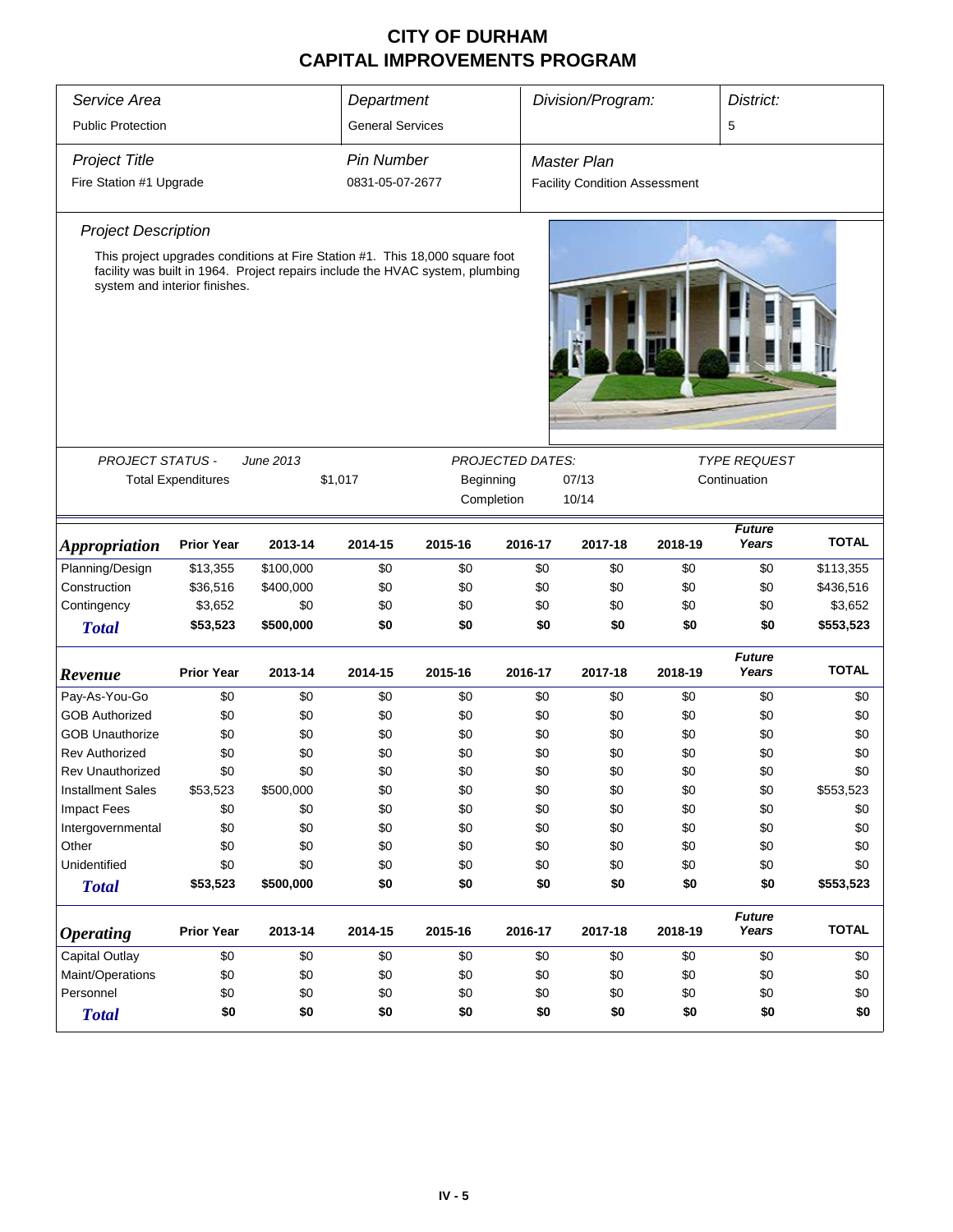| Service Area                                                                        |                           |           | Department                                                                                                                                                                                                                                                                                                     |           |                         | Division/Program: |            | District:              |              |
|-------------------------------------------------------------------------------------|---------------------------|-----------|----------------------------------------------------------------------------------------------------------------------------------------------------------------------------------------------------------------------------------------------------------------------------------------------------------------|-----------|-------------------------|-------------------|------------|------------------------|--------------|
| <b>Public Protection</b>                                                            |                           |           | Fire                                                                                                                                                                                                                                                                                                           |           | Fire                    |                   |            |                        |              |
| <b>Project Title</b><br><b>Pin Number</b><br><b>Master Plan</b><br>Fire Station #17 |                           |           |                                                                                                                                                                                                                                                                                                                |           |                         |                   |            |                        |              |
| <b>Project Description</b><br><b>SAFER Grant.</b>                                   |                           |           | This project constructs a new fire station in the Southeast area (Mineral<br>Springs, Leesville Road, Hwy 70) of the City to address growth and<br>annexation. This project includes new apparatus purchase needed to provide<br>services, and will be staffed with 15 existing firefighters hired through the |           |                         |                   |            |                        |              |
| <b>PROJECT STATUS -</b>                                                             |                           | June 2013 |                                                                                                                                                                                                                                                                                                                |           | <b>PROJECTED DATES:</b> |                   |            | <b>TYPE REQUEST</b>    |              |
|                                                                                     | <b>Total Expenditures</b> |           | \$3,953,370                                                                                                                                                                                                                                                                                                    | Beginning |                         | 07/13             | <b>New</b> |                        |              |
|                                                                                     |                           |           |                                                                                                                                                                                                                                                                                                                |           | Completion              | 06/14             |            |                        |              |
| <b>Appropriation</b>                                                                | <b>Prior Year</b>         | 2013-14   | 2014-15                                                                                                                                                                                                                                                                                                        | 2015-16   | 2016-17                 | 2017-18           | 2018-19    | <b>Future</b><br>Years | <b>TOTAL</b> |
| Planning/Design                                                                     | \$0                       | \$225,000 | \$0                                                                                                                                                                                                                                                                                                            | \$0       | \$0                     | \$0               | \$0        | \$0                    | \$225,000    |
| Construction                                                                        | \$0                       | \$0       | \$4,410,000                                                                                                                                                                                                                                                                                                    | \$0       | \$0                     | \$0               | \$0        | \$0                    | \$4,410,000  |
| Contingency                                                                         | \$0                       | \$25,000  | \$490,000                                                                                                                                                                                                                                                                                                      | \$0       | \$0                     | \$0               | \$0        | \$0                    | \$515,000    |
| <b>Total</b>                                                                        | \$0                       | \$250,000 | \$4,900,000                                                                                                                                                                                                                                                                                                    | \$0       | \$0                     | \$0               | \$0        | \$0                    | \$5,150,000  |
| Revenue                                                                             | <b>Prior Year</b>         | 2013-14   | 2014-15                                                                                                                                                                                                                                                                                                        | 2015-16   | 2016-17                 | 2017-18           | 2018-19    | <b>Future</b><br>Years | <b>TOTAL</b> |
| <b>Installment Sales</b>                                                            | \$0                       | \$250,000 | \$0                                                                                                                                                                                                                                                                                                            | \$0       | \$0                     | \$0               | \$0        | \$0                    | \$250,000    |
| Unidentified                                                                        | \$0                       | \$0       | \$4,900,000                                                                                                                                                                                                                                                                                                    | \$0       | \$0                     | \$0               | \$0        | \$0                    | \$4,900,000  |
|                                                                                     |                           |           |                                                                                                                                                                                                                                                                                                                |           |                         |                   |            |                        |              |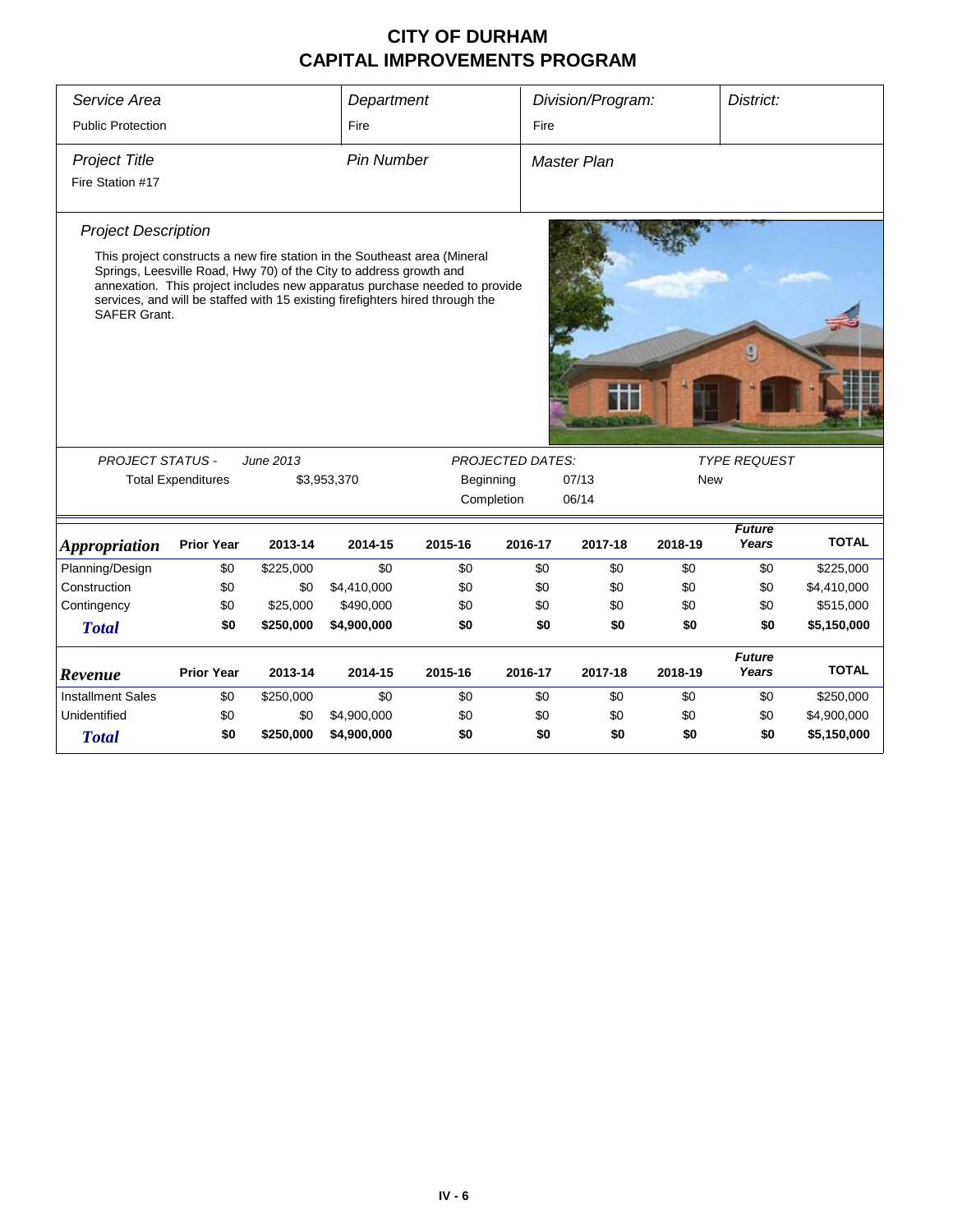| Service Area                |                                                                                                                                                                                                                                              |             | Department              |           |                         | Division/Program:<br>District: |         |         |                        |              |
|-----------------------------|----------------------------------------------------------------------------------------------------------------------------------------------------------------------------------------------------------------------------------------------|-------------|-------------------------|-----------|-------------------------|--------------------------------|---------|---------|------------------------|--------------|
| <b>Public Protection</b>    |                                                                                                                                                                                                                                              |             | <b>General Services</b> |           |                         | 1                              |         |         |                        |              |
| <b>Project Title</b>        |                                                                                                                                                                                                                                              |             | <b>Pin Number</b>       |           |                         | <b>Master Plan</b>             |         |         |                        |              |
| Fire Station #9             |                                                                                                                                                                                                                                              |             | 0842-01-19-3110         |           |                         |                                |         |         |                        |              |
|                             |                                                                                                                                                                                                                                              |             |                         |           |                         |                                |         |         |                        |              |
| <b>Project Description</b>  |                                                                                                                                                                                                                                              |             |                         |           |                         |                                |         |         |                        |              |
|                             | This project relocates the existing Fire Station #9 from E. Club Blvd. The three<br>bay station will accomodate four additional firefighters. The firefighters and<br>apparatus from the current station #9 will relocate to the new sation. |             |                         |           |                         |                                |         |         |                        |              |
| <b>PROJECT STATUS -</b>     |                                                                                                                                                                                                                                              | June 2013   |                         |           | <b>PROJECTED DATES:</b> |                                |         |         | <b>TYPE REQUEST</b>    |              |
|                             | <b>Total Expenditures</b>                                                                                                                                                                                                                    | \$3,875,708 |                         | Beginning |                         | 06/08                          |         |         | Continuation           |              |
|                             |                                                                                                                                                                                                                                              |             |                         |           | Completion              | 10/13                          |         |         |                        |              |
| <i><b>Appropriation</b></i> | <b>Prior Year</b>                                                                                                                                                                                                                            | 2013-14     | 2014-15                 | 2015-16   | 2016-17                 |                                | 2017-18 | 2018-19 | <b>Future</b><br>Years | <b>TOTAL</b> |
| Planning/Design             | \$180,354                                                                                                                                                                                                                                    | \$0         | \$0                     | \$0       |                         | \$0                            | \$0     | \$0     | \$0                    | \$180,354    |
| Land                        | \$150,000                                                                                                                                                                                                                                    | \$0         | \$0                     | \$0       |                         | \$0                            | \$0     | \$0     | \$0                    | \$150,000    |
| Construction                | \$2,945,915                                                                                                                                                                                                                                  | \$0         | \$0                     | \$0       |                         | \$0                            | \$0     | \$0     | \$0                    | \$2,945,915  |
| Equip/Furnishings           | \$862,000                                                                                                                                                                                                                                    | \$0         | \$0                     | \$0       |                         | \$0                            | \$0     | \$0     | \$0                    | \$862,000    |
| Contingency                 | \$183,331                                                                                                                                                                                                                                    | \$0         | \$0                     | \$0       |                         | \$0                            | \$0     | \$0     | \$0                    | \$183,331    |
| <b>Total</b>                | \$4,321,600                                                                                                                                                                                                                                  | \$0         | \$0                     | \$0       |                         | \$0                            | \$0     | \$0     | \$0                    | \$4,321,600  |
| Revenue                     | <b>Prior Year</b>                                                                                                                                                                                                                            | 2013-14     | 2014-15                 | 2015-16   | 2016-17                 |                                | 2017-18 | 2018-19 | <b>Future</b><br>Years | <b>TOTAL</b> |
| Pay-As-You-Go               | \$0                                                                                                                                                                                                                                          | \$0         | \$0                     | \$0       |                         | \$0                            | \$0     | \$0     | \$0                    | \$0          |
| <b>GOB Authorized</b>       | \$0                                                                                                                                                                                                                                          | \$0         | \$0                     | \$0       |                         | \$0                            | \$0     | \$0     | \$0                    | \$0          |
| <b>GOB Unauthorize</b>      | \$0                                                                                                                                                                                                                                          | \$0         | \$0                     | \$0       |                         | \$0                            | \$0     | \$0     | \$0                    | \$0          |
| <b>Rev Authorized</b>       | \$0                                                                                                                                                                                                                                          | \$0         | \$0                     | \$0       |                         | \$0                            | \$0     | \$0     | \$0                    | \$0          |
| <b>Rev Unauthorized</b>     | \$0                                                                                                                                                                                                                                          | \$0         | \$0                     | \$0       |                         | \$0                            | \$0     | \$0     | \$0                    | \$0          |
| <b>Installment Sales</b>    | \$4,321,600                                                                                                                                                                                                                                  | \$0         | \$0                     | \$0       |                         | \$0                            | \$0     | \$0     | \$0                    | \$4,321,600  |
| <b>Impact Fees</b>          | \$0                                                                                                                                                                                                                                          | \$0         | \$0                     | \$0       |                         | \$0                            | \$0     | \$0     | \$0                    | \$0          |
| Intergovernmental           | \$0                                                                                                                                                                                                                                          | \$0         | \$0                     | \$0       |                         | \$0                            | \$0     | \$0     | \$0                    | \$0          |
| Other                       | \$0                                                                                                                                                                                                                                          | \$0         | \$0                     | \$0       |                         | \$0                            | \$0     | \$0     | \$0                    | \$0          |
| Unidentified                | \$0                                                                                                                                                                                                                                          | \$0         | \$0                     | \$0       |                         | \$0                            | \$0     | \$0     | \$0                    | \$0          |
| <b>Total</b>                | \$4,321,600                                                                                                                                                                                                                                  | \$0         | \$0                     | \$0       |                         | \$0                            | \$0     | \$0     | \$0                    | \$4,321,600  |
| <b>Operating</b>            | <b>Prior Year</b>                                                                                                                                                                                                                            | 2013-14     | 2014-15                 | 2015-16   | 2016-17                 |                                | 2017-18 | 2018-19 | <b>Future</b><br>Years | <b>TOTAL</b> |
| <b>Capital Outlay</b>       | \$0                                                                                                                                                                                                                                          | \$0         | \$0                     | \$0       |                         | \$0                            | \$0     | \$0     | \$0                    | \$0          |
| Maint/Operations            | \$0                                                                                                                                                                                                                                          | \$0         | \$0                     | \$0       |                         | \$0                            | \$0     | \$0     | \$0                    | \$0          |
| Personnel                   | \$0                                                                                                                                                                                                                                          | \$0         | \$0                     | \$0       |                         | \$0                            | \$0     | \$0     | \$0                    | \$0          |
| <b>Total</b>                | \$0                                                                                                                                                                                                                                          | \$0         | \$0                     | \$0       |                         | \$0                            | \$0     | \$0     | \$0                    | \$0          |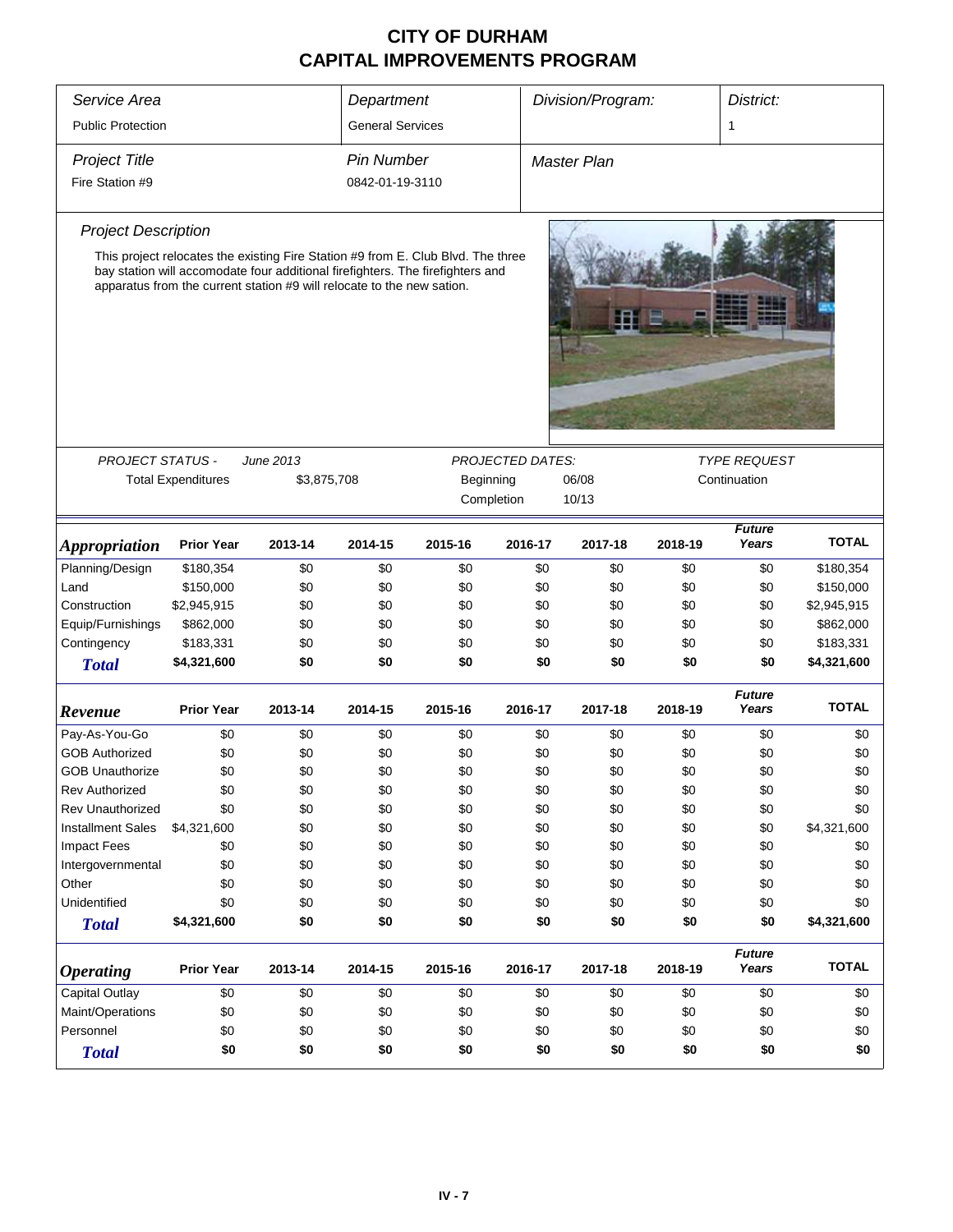| Service Area                                    |                                                                                                                            |           | Department        |           |                         | Division/Program:      |         | District:              |              |  |  |  |
|-------------------------------------------------|----------------------------------------------------------------------------------------------------------------------------|-----------|-------------------|-----------|-------------------------|------------------------|---------|------------------------|--------------|--|--|--|
| <b>Public Protection</b>                        |                                                                                                                            |           | Fire              |           |                         | Fire/Safety & Training |         | All                    |              |  |  |  |
| <b>Project Title</b>                            |                                                                                                                            |           | <b>Pin Number</b> |           |                         | <b>Master Plan</b>     |         |                        |              |  |  |  |
| Live Fire Training Simulator (Burn<br>Building) |                                                                                                                            |           |                   |           |                         |                        |         |                        |              |  |  |  |
| <b>Project Description</b>                      |                                                                                                                            |           |                   |           |                         |                        |         |                        |              |  |  |  |
|                                                 | The live fire training simulator will replace the current burn building. The                                               |           |                   |           |                         |                        |         |                        |              |  |  |  |
|                                                 | training simulator is expected to include props for: search and rescue, live<br>fire, forcible entry, ventilation and RIT. |           |                   |           |                         |                        |         |                        |              |  |  |  |
|                                                 |                                                                                                                            |           |                   |           |                         |                        |         |                        |              |  |  |  |
| <b>PROJECT STATUS -</b>                         |                                                                                                                            | June 2013 |                   |           | <b>PROJECTED DATES:</b> |                        |         | <b>TYPE REQUEST</b>    |              |  |  |  |
|                                                 | <b>Total Expenditures</b>                                                                                                  |           | \$29,255          | Beginning |                         | 07/13                  |         | Continuation           |              |  |  |  |
|                                                 |                                                                                                                            |           |                   |           | Completion              | 12/14                  |         |                        |              |  |  |  |
| <i><b>Appropriation</b></i>                     | <b>Prior Year</b>                                                                                                          | 2013-14   | 2014-15           | 2015-16   | 2016-17                 | 2017-18                | 2018-19 | <b>Future</b><br>Years | <b>TOTAL</b> |  |  |  |
| Planning/Design                                 | \$32,670                                                                                                                   | \$0       | \$0               | \$0       | \$0                     | \$0                    | \$0     | \$0                    | \$32,670     |  |  |  |
| Land                                            | \$0                                                                                                                        | \$0       | \$0               | \$0       | \$0                     | \$0                    | \$0     | \$0                    | \$0          |  |  |  |
| Construction                                    | \$426,701                                                                                                                  | \$0       | \$0               | \$0       | \$0                     | \$0                    | \$0     | \$0                    | \$426,701    |  |  |  |
| Equip/Furnishings                               | \$0                                                                                                                        | \$0       | \$0               | \$0       | \$0                     | \$0                    | \$0     | \$0                    | \$0          |  |  |  |
| Contingency                                     | \$22,869                                                                                                                   | \$0       | \$0               | \$0       | \$0                     | \$0                    | \$0     | \$0                    | \$22,869     |  |  |  |
| <b>Total</b>                                    | \$482,240                                                                                                                  | \$0       | \$0               | \$0       | \$0                     | \$0                    | \$0     | \$0                    | \$482,240    |  |  |  |
| Revenue                                         | <b>Prior Year</b>                                                                                                          | 2013-14   | 2014-15           | 2015-16   | 2016-17                 | 2017-18                | 2018-19 | <b>Future</b><br>Years | <b>TOTAL</b> |  |  |  |
| Pay-As-You-Go                                   | \$0                                                                                                                        | \$0       | \$0               | \$0       | \$0                     | \$0                    | \$0     | \$0                    | \$0          |  |  |  |
| <b>GOB Authorized</b>                           | \$0                                                                                                                        | \$0       | \$0               | \$0       | \$0                     | \$0                    | \$0     | \$0                    | \$0          |  |  |  |
| <b>GOB Unauthorize</b>                          | \$0                                                                                                                        | \$0       | \$0               | \$0       | \$0                     | \$0                    | \$0     | \$0                    | \$0          |  |  |  |
| Rev Authorized                                  | \$0                                                                                                                        | \$0       | \$0               | \$0       | \$0                     | \$0                    | \$0     | \$0                    | \$0          |  |  |  |
| <b>Rev Unauthorized</b>                         | \$0                                                                                                                        | \$0       | \$0               | \$0       | \$0                     | \$0                    | \$0     | \$0                    | \$0          |  |  |  |
| <b>Installment Sales</b>                        | \$482,240                                                                                                                  | \$0       | \$0               | \$0       | \$0                     | \$0                    | \$0     | \$0                    | \$482,240    |  |  |  |
| <b>Impact Fees</b>                              | \$0                                                                                                                        | \$0       | \$0               | \$0       | \$0                     | \$0                    | \$0     | \$0                    | \$0          |  |  |  |
| Intergovernmental                               | \$0                                                                                                                        | \$0       | \$0               | \$0       | \$0                     | \$0                    | \$0     | \$0                    | \$0          |  |  |  |
| Other                                           | \$0                                                                                                                        | \$0       | \$0               | \$0       | \$0                     | \$0                    | \$0     | \$0                    | \$0          |  |  |  |
| Unidentified                                    | \$0                                                                                                                        | \$0       | \$0               | \$0       | \$0                     | \$0                    | \$0     | \$0                    | \$0          |  |  |  |
| <b>Total</b>                                    | \$482,240                                                                                                                  | \$0       | \$0               | \$0       | \$0                     | \$0                    | \$0     | \$0                    | \$482,240    |  |  |  |
| <i><b>Operating</b></i>                         | <b>Prior Year</b>                                                                                                          | 2013-14   | 2014-15           | 2015-16   | 2016-17                 | 2017-18                | 2018-19 | <b>Future</b><br>Years | <b>TOTAL</b> |  |  |  |
| Capital Outlay                                  | \$0                                                                                                                        | \$0       | \$0               | \$0       | \$0                     | \$0                    | \$0     | \$0                    | \$0          |  |  |  |
| Maint/Operations                                | \$0                                                                                                                        | \$0       | \$0               | \$0       | \$0                     | \$0                    | \$0     | \$0                    | \$0          |  |  |  |
| Personnel                                       | \$0                                                                                                                        | \$0       | \$0               | \$0       | \$0                     | \$0                    | \$0     | \$0                    | \$0          |  |  |  |
| <b>Total</b>                                    | \$0                                                                                                                        | \$0       | \$0               | \$0       | \$0                     | \$0                    | \$0     | \$0                    | \$0          |  |  |  |
|                                                 |                                                                                                                            |           |                   |           |                         |                        |         |                        |              |  |  |  |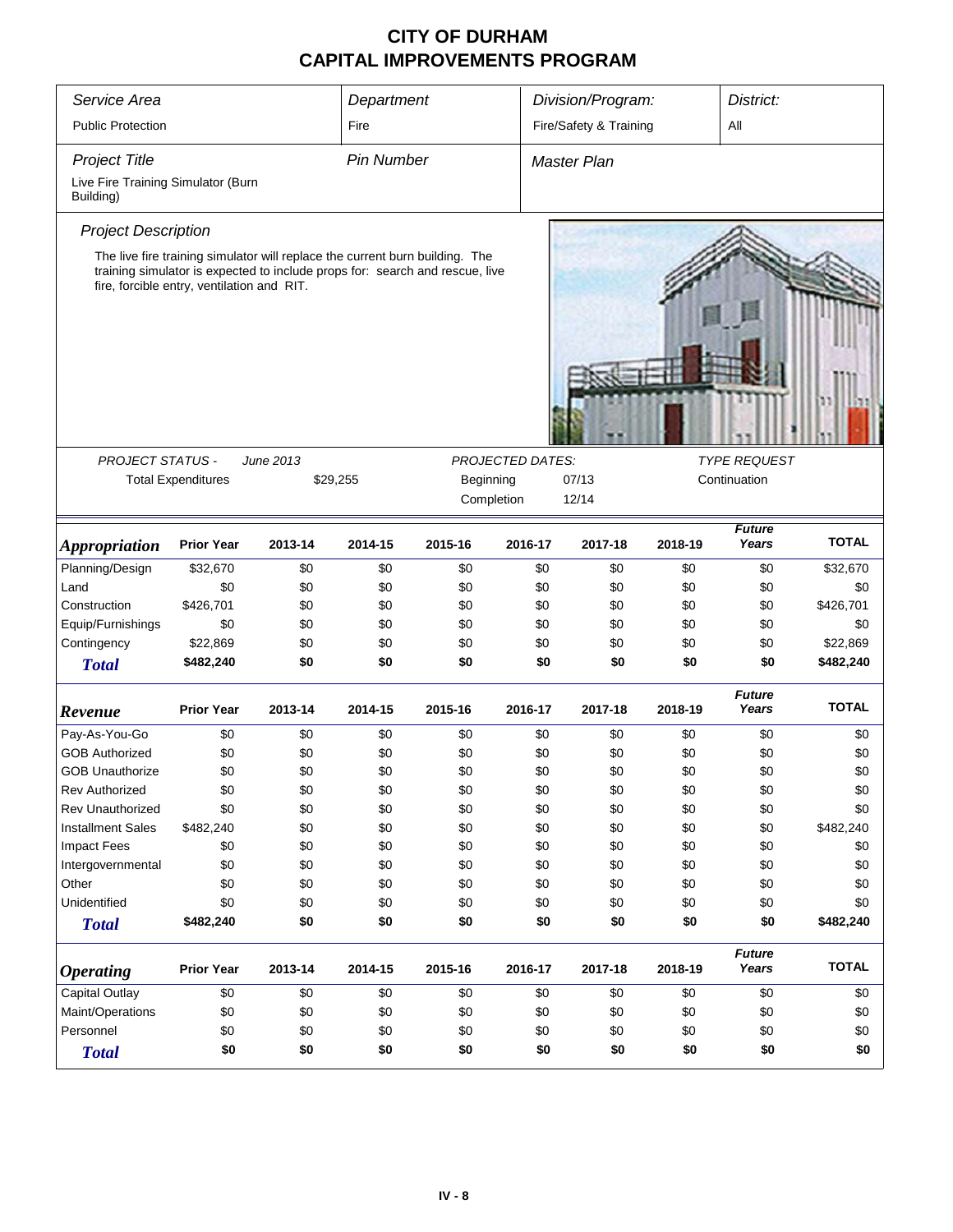| Service Area                  |                           |                                                                                                                                                      | Department        |              |                         | Division/Program: |                             | District: |                        |              |
|-------------------------------|---------------------------|------------------------------------------------------------------------------------------------------------------------------------------------------|-------------------|--------------|-------------------------|-------------------|-----------------------------|-----------|------------------------|--------------|
| <b>Public Protection</b>      |                           |                                                                                                                                                      | Police            |              |                         |                   |                             |           | All                    |              |
| <b>Project Title</b>          |                           |                                                                                                                                                      | <b>Pin Number</b> |              |                         |                   | <b>Master Plan</b>          |           |                        |              |
| Police HQ Replacement & Annex |                           |                                                                                                                                                      |                   |              |                         |                   | Police Facility Master Plan |           |                        |              |
| <b>Project Description</b>    |                           |                                                                                                                                                      |                   |              |                         |                   |                             |           |                        |              |
| this project.                 |                           | New Police Headquarters and Annex Facility to meet current and future<br>needs. The FY 2014 CIP funding will address land acquisition and design for |                   |              |                         |                   |                             |           |                        |              |
| <b>PROJECT STATUS -</b>       |                           | June 2013                                                                                                                                            |                   |              | <b>PROJECTED DATES:</b> |                   |                             |           | <b>TYPE REQUEST</b>    |              |
|                               | <b>Total Expenditures</b> | \$149,977                                                                                                                                            |                   | Beginning    |                         |                   | 07/09                       |           | Continuation           |              |
|                               |                           |                                                                                                                                                      |                   |              |                         |                   | 04/18                       |           |                        |              |
|                               |                           |                                                                                                                                                      |                   |              | Completion              |                   |                             |           |                        |              |
| <i><b>Appropriation</b></i>   | <b>Prior Year</b>         | 2013-14                                                                                                                                              | 2014-15           | 2015-16      | 2016-17                 |                   | 2017-18                     | 2018-19   | <b>Future</b><br>Years | <b>TOTAL</b> |
| Planning/Design               | \$150,000                 | \$2,000,000                                                                                                                                          | \$0               | \$0          |                         | \$0               | \$0                         | \$0       | \$0                    | \$2,150,000  |
| Land                          | \$0                       | \$4,891,000                                                                                                                                          | \$0               | \$0          |                         | \$0               | \$0                         | \$0       | \$0                    | \$4,891,000  |
| Construction                  | \$0                       | \$0                                                                                                                                                  | \$0               | 32,188,353   |                         | \$0               | \$0                         | \$0       | \$0                    | 32,188,353   |
| Equip/Furnishings             | \$0                       | \$0                                                                                                                                                  | \$0               | \$1,600,000  |                         | \$0               | \$0                         | \$0       | \$0                    | \$1,600,000  |
| Contingency                   | \$0                       | \$0                                                                                                                                                  | \$0               | \$3,200,000  |                         | \$0               | \$0                         | \$0       | \$0                    | \$3,200,000  |
| <b>Total</b>                  | \$150,000                 | \$6,891,000                                                                                                                                          | \$0               | \$36,988,353 |                         | \$0               | \$0                         | \$0       | \$0                    | \$44,029,353 |
| Revenue                       | <b>Prior Year</b>         | 2013-14                                                                                                                                              | 2014-15           | 2015-16      | 2016-17                 |                   | 2017-18                     | 2018-19   | <b>Future</b><br>Years | <b>TOTAL</b> |
| Pay-As-You-Go                 | \$150,000                 | \$0                                                                                                                                                  | \$0               | \$0          |                         | \$0               | \$0                         | \$0       | \$0                    | \$150,000    |
| <b>GOB Authorized</b>         | \$0                       | \$0                                                                                                                                                  | \$0               | \$0          |                         | \$0               | \$0                         | \$0       | \$0                    | \$0          |
| <b>GOB Unauthorize</b>        | \$0                       | \$0                                                                                                                                                  | \$0               | \$0          |                         | \$0               | \$0                         | \$0       | \$0                    | \$0          |
| <b>Rev Authorized</b>         | \$0                       | \$0                                                                                                                                                  | \$0               | \$0          |                         | \$0               | \$0                         | \$0       | \$0                    | \$0          |
| <b>Rev Unauthorized</b>       | \$0                       | \$0                                                                                                                                                  | \$0               | \$0          |                         | \$0               | \$0                         | \$0       | \$0                    | \$0          |
| <b>Installment Sales</b>      | \$0                       | \$6,891,000                                                                                                                                          | \$0               | \$0          |                         | \$0               | \$0                         | \$0       | \$0                    | \$6,891,000  |
| <b>Impact Fees</b>            | \$0                       | \$0                                                                                                                                                  | \$0               | \$0          |                         | \$0               | \$0                         | \$0       | \$0                    | \$0          |
| Intergovernmental             | \$0                       | \$0                                                                                                                                                  | \$0               | \$0          |                         | \$0               | \$0                         | \$0       | \$0                    | \$0          |
| Other                         | \$0                       | \$0                                                                                                                                                  | \$0               | \$0          |                         | \$0               | \$0                         | \$0       | \$0                    | \$0          |
| Unidentified                  | \$0                       | \$0                                                                                                                                                  | \$0               | 36,988,353   |                         | \$0               | \$0                         | \$0       | \$0                    | 36,988,353   |
| <b>Total</b>                  | \$150,000                 | \$6,891,000                                                                                                                                          | \$0               | \$36,988,353 |                         | \$0               | \$0                         | \$0       | \$0                    | \$44,029,353 |
| <b>Operating</b>              | <b>Prior Year</b>         | 2013-14                                                                                                                                              | 2014-15           | 2015-16      | 2016-17                 |                   | 2017-18                     | 2018-19   | <b>Future</b><br>Years | <b>TOTAL</b> |
| Capital Outlay                | \$0                       | \$0                                                                                                                                                  | \$0               | \$0          |                         | \$0               | \$0                         | \$0       | \$0                    | \$0          |
| Maint/Operations              | \$0                       | \$0                                                                                                                                                  | \$0               | \$0          |                         | \$0               | \$0                         | \$0       | \$0                    | \$0          |
| Personnel                     | \$0                       | \$0                                                                                                                                                  | \$0               | \$0          |                         | \$0               | \$0                         | \$0       | \$0                    | \$0          |
| <b>Total</b>                  | \$0                       | \$0                                                                                                                                                  | \$0               | \$0          |                         | \$0               | \$0                         | \$0       | \$0                    | \$0          |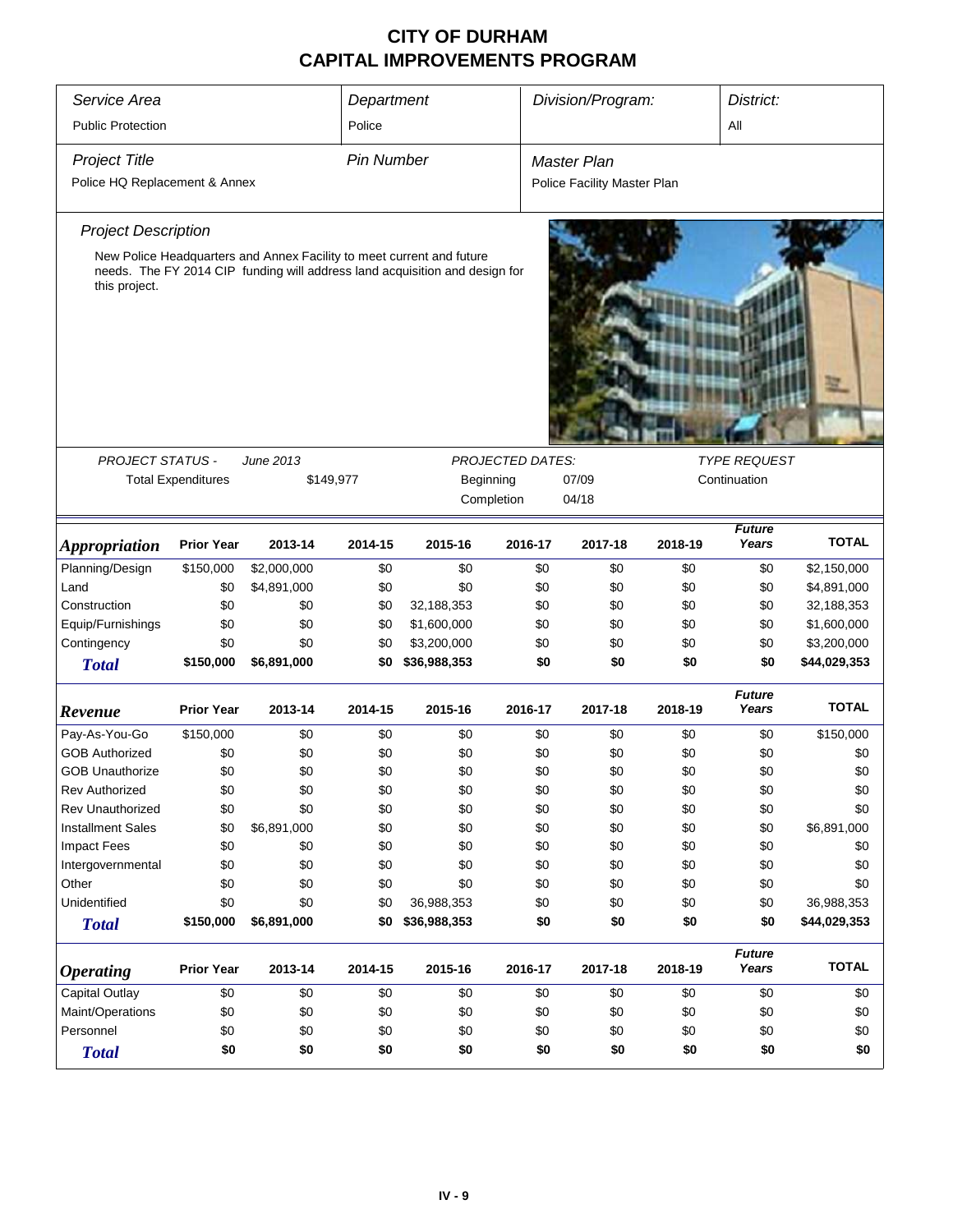| Service Area               |                           |                                                                                                                                                                                                                                                                                                            | Department              |           |                         | Division/Program:<br>District: |         |                                      |                        |              |  |
|----------------------------|---------------------------|------------------------------------------------------------------------------------------------------------------------------------------------------------------------------------------------------------------------------------------------------------------------------------------------------------|-------------------------|-----------|-------------------------|--------------------------------|---------|--------------------------------------|------------------------|--------------|--|
| <b>Public Protection</b>   |                           |                                                                                                                                                                                                                                                                                                            | <b>General Services</b> |           |                         |                                |         |                                      | 5                      |              |  |
| <b>Project Title</b>       |                           |                                                                                                                                                                                                                                                                                                            | <b>Pin Number</b>       |           |                         | Master Plan                    |         |                                      |                        |              |  |
| Police HQ Upgrade          |                           |                                                                                                                                                                                                                                                                                                            | 0821-07-67-7634         |           |                         |                                |         | <b>Facility Condition Assessment</b> |                        |              |  |
|                            |                           |                                                                                                                                                                                                                                                                                                            |                         |           |                         |                                |         |                                      |                        |              |  |
| <b>Project Description</b> |                           |                                                                                                                                                                                                                                                                                                            |                         |           |                         |                                |         |                                      |                        |              |  |
|                            |                           | This project addresses the air quality issues at Police Headquarters by making                                                                                                                                                                                                                             |                         |           |                         |                                |         |                                      |                        |              |  |
|                            |                           | major HVAC modifications to the facility. New return fans in the basement,<br>relocation of supply lines and the re-work of Air Handling Unit #2. This work<br>is required to extend the interim life of the facility. The project will also include<br>replacement of both elevator cars in the building. |                         |           |                         |                                |         |                                      |                        |              |  |
|                            |                           |                                                                                                                                                                                                                                                                                                            |                         |           |                         |                                |         |                                      |                        |              |  |
|                            |                           |                                                                                                                                                                                                                                                                                                            |                         |           |                         |                                |         |                                      |                        |              |  |
| <b>PROJECT STATUS -</b>    |                           | June 2013                                                                                                                                                                                                                                                                                                  |                         |           | <b>PROJECTED DATES:</b> |                                |         |                                      | <b>TYPE REQUEST</b>    |              |  |
|                            | <b>Total Expenditures</b> | \$4,328,383                                                                                                                                                                                                                                                                                                |                         | Beginning |                         | 07/13                          |         |                                      | Continuation           |              |  |
|                            |                           |                                                                                                                                                                                                                                                                                                            |                         |           | Completion              | 06/14                          |         |                                      |                        |              |  |
| <b>Appropriation</b>       | <b>Prior Year</b>         | 2013-14                                                                                                                                                                                                                                                                                                    | 2014-15                 | 2015-16   | 2016-17                 |                                | 2017-18 | 2018-19                              | <b>Future</b><br>Years | <b>TOTAL</b> |  |
| Planning/Design            | \$307,891                 | \$0                                                                                                                                                                                                                                                                                                        | \$0                     | \$0       | \$0                     |                                | \$0     | \$0                                  | \$0                    | \$307,891    |  |
| Land                       | \$0                       | \$0                                                                                                                                                                                                                                                                                                        | \$0                     | \$0       | \$0                     |                                | \$0     | \$0                                  | \$0                    | \$0          |  |
| Construction               | \$4,166,700               | \$0                                                                                                                                                                                                                                                                                                        | \$0                     | \$0       | \$0                     |                                | \$0     | \$0                                  | \$0                    | \$4,166,700  |  |
| Contingency                | \$246,427                 | \$0                                                                                                                                                                                                                                                                                                        | \$0                     | \$0       | \$0                     |                                | \$0     | \$0                                  | \$0                    | \$246,427    |  |
| <b>Total</b>               | \$4,721,018               | \$0                                                                                                                                                                                                                                                                                                        | \$0                     | \$0       |                         | \$0                            | \$0     | \$0                                  | \$0                    | \$4,721,018  |  |
|                            | <b>Prior Year</b>         |                                                                                                                                                                                                                                                                                                            |                         |           |                         |                                |         |                                      | <b>Future</b>          | <b>TOTAL</b> |  |
| Revenue                    |                           | 2013-14                                                                                                                                                                                                                                                                                                    | 2014-15                 | 2015-16   | 2016-17                 |                                | 2017-18 | 2018-19                              | Years                  |              |  |
| Pay-As-You-Go              | \$0                       | \$0                                                                                                                                                                                                                                                                                                        | \$0                     | \$0       | \$0                     |                                | \$0     | \$0                                  | \$0                    | \$0          |  |
| <b>GOB Authorized</b>      | \$1,475,000               | \$0                                                                                                                                                                                                                                                                                                        | \$0                     | \$0       | \$0                     |                                | \$0     | \$0                                  | \$0                    | \$1,475,000  |  |
| <b>GOB Unauthorize</b>     | \$0                       | \$0                                                                                                                                                                                                                                                                                                        | \$0                     | \$0       | \$0                     |                                | \$0     | \$0                                  | \$0                    | \$0          |  |
| <b>Rev Authorized</b>      | \$0                       | \$0                                                                                                                                                                                                                                                                                                        | \$0                     | \$0       | \$0                     |                                | \$0     | \$0                                  | \$0                    | \$0          |  |
| <b>Rev Unauthorized</b>    | \$0                       | \$0                                                                                                                                                                                                                                                                                                        | \$0                     | \$0       | \$0                     |                                | \$0     | \$0                                  | \$0                    | \$0          |  |
| <b>Installment Sales</b>   | \$3,246,018               | \$0                                                                                                                                                                                                                                                                                                        | \$0                     | \$0       | \$0                     |                                | \$0     | \$0                                  | \$0                    | \$3,246,018  |  |
| <b>Impact Fees</b>         | \$0                       | \$0                                                                                                                                                                                                                                                                                                        | \$0                     | \$0       | \$0                     |                                | \$0     | \$0                                  | \$0                    | \$0          |  |
| Intergovernmental          | \$0                       | \$0                                                                                                                                                                                                                                                                                                        | \$0                     | \$0       | \$0                     |                                | \$0     | \$0                                  | \$0                    | \$0          |  |
| Other                      | \$0                       | \$0                                                                                                                                                                                                                                                                                                        | \$0                     | \$0       | \$0                     |                                | \$0     | \$0                                  | \$0                    | \$0          |  |
| Unidentified               | \$0                       | \$0                                                                                                                                                                                                                                                                                                        | \$0                     | \$0       | \$0                     |                                | \$0     | \$0                                  | \$0                    | \$0          |  |
| <b>Total</b>               | \$4,721,018               | \$0                                                                                                                                                                                                                                                                                                        | \$0                     | \$0       |                         | \$0                            | \$0     | \$0                                  | \$0                    | \$4,721,018  |  |
| <b>Operating</b>           | <b>Prior Year</b>         | 2013-14                                                                                                                                                                                                                                                                                                    | 2014-15                 | 2015-16   | 2016-17                 |                                | 2017-18 | 2018-19                              | <b>Future</b><br>Years | <b>TOTAL</b> |  |
| <b>Capital Outlay</b>      | \$0                       | \$0                                                                                                                                                                                                                                                                                                        | \$0                     | \$0       | \$0                     |                                | \$0     | \$0                                  | \$0                    | \$0          |  |
| Maint/Operations           | \$0                       | \$0                                                                                                                                                                                                                                                                                                        | \$0                     | \$0       | \$0                     |                                | \$0     | \$0                                  | \$0                    | \$0          |  |
| Personnel                  | \$0                       | \$0                                                                                                                                                                                                                                                                                                        | \$0                     | \$0       | \$0                     |                                | \$0     | \$0                                  | \$0                    | \$0          |  |
| <b>Total</b>               | \$0                       | \$0                                                                                                                                                                                                                                                                                                        | \$0                     | \$0       |                         | \$0                            | \$0     | \$0                                  | \$0                    | \$0          |  |